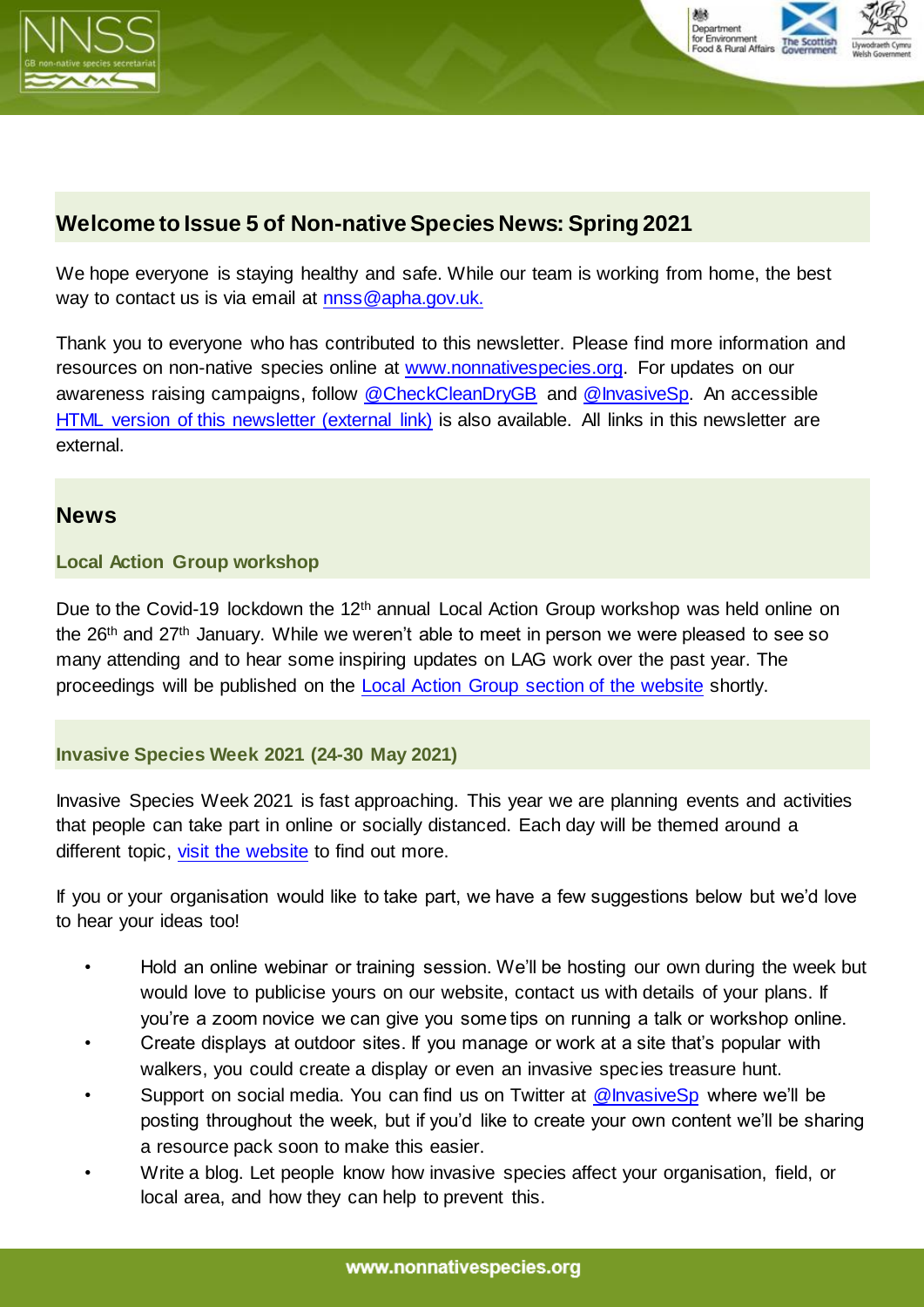



• Share information and awareness raising materials with your networks. We'll send out links to these soon, and would love to help you share your own with other organisations if you have something you think others would find useful.

#### **Pathway work**

A working group has begun to develop a pathway action plan for horticulture. Pathway actions plans for angling, recreational boating and zoos can be found on our [website.](http://www.nonnativespecies.org/index.cfm?sectionid=135)

### **UK City Nature Challenge 2021**

City Nature Challenge is a global citizen science project to collect information about local wildlife. 400+ cities will be participating in the international Challenge weekend on April 30<sup>th</sup> – May 3<sup>rd</sup>. To take part, download the iNaturalist app and use it to upload photos of any wildlife seen from your windows, gardens and during your daily outdoor exercise. Find out more on the Natural History [Consortium website.](https://www.bnhc.org.uk/bioblitz/what-is-city-nature-challenge/)

## **Non-native species jobs**

[Environmental Project](https://www.uksport.gov.uk/jobs-in-sport/Environmental-Project-Officer-UKSP-34147) Officer - British Canoeing. Deadline for applications is the 20th April.

2 x Environment Officer – [The Angling Trust.](https://anglingtrust.net/about-us/angling-trust-vacancies/) Deadline for applications is the 20th April.

[Invasive Species Officer –](https://www.swlakestrust.org.uk/join-the-team) South West Lakes Trust. Deadline for applications is the 22nd April.

## **Updates from non-native species projects**

**Aquatic Biosecurity Partnership – a five year project to improve aquatic biosecurity**

Invasive non-native species (INNS) cost water companies at least £7.5 million per annum, a figure expected to rise as increasing numbers of invasive species arrive in the country.

In order to limit future costs, maintain services and help protect the environment, nine water companies have invested £120k per annum for five years from 2020-2025, to tackle aquatic invasive species in England through an enhanced aquatic biosecurity programme. This work is building on a previous project which took place from 2017-2020, read the [End of Project report](https://secure.fera.defra.gov.uk/nonnativespecies/downloadDocument.cfm?id=2432%20)  [\(PDF\).](https://secure.fera.defra.gov.uk/nonnativespecies/downloadDocument.cfm?id=2432%20)

The NNSS is leading on delivery of the work programme, overseen by a partnership steering group of water companies and key *Check Clean Dry* partners who are contributing to the project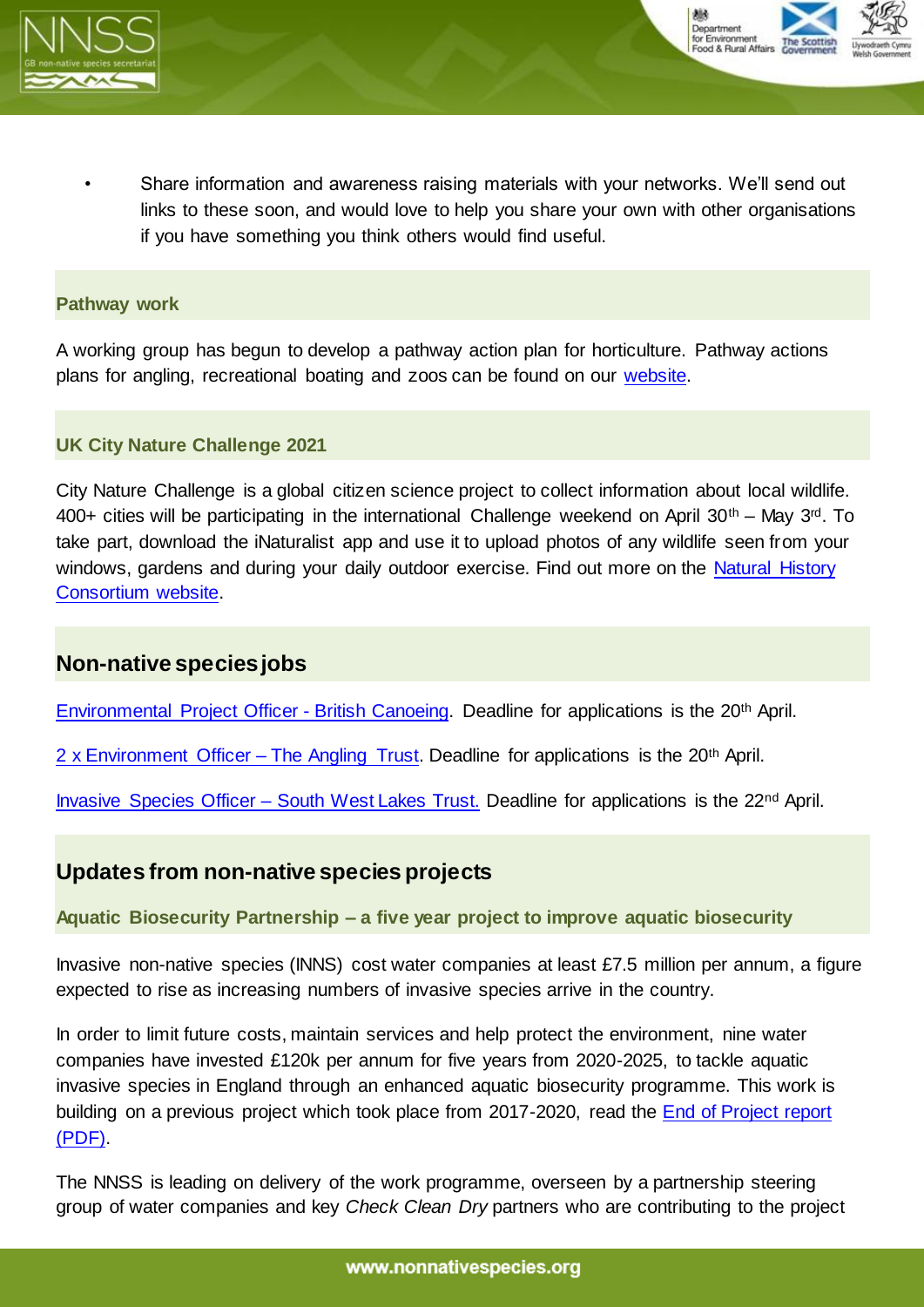



through their time and the activities of their organisation. Covid-19 and the lockdown have delayed some planned activities from taking place in the first year of the project, but highlights have included a six month *Check Clean Dry* border biosecurity campaign with posters displayed at key ports and adverts in relevant magazines, websites and social media; the launch of the updated *Be Plant Wise* campaign; and the development of new *Check Clean Dry* materials including a biosecurity guide for paddling events.



*Check Clean Dry materials in place at Dover Port*

Find out more about the [Aquatic Biosecurity Partnership.](http://www.nonnativespecies.org/index.cfm?sectionid=140) 

#### **OATA and its members are Plant Wise**

Tracey King, Ornamental Aquatic Trade Association (OATA)

As we begin pond season, traditionally one of the busiest times of year for our industry, OATA and its members will once again be staunch supporters of 'Be Plant Wise' which relaunched last year.

We were delighted to be part of the 'Be Plant Wise' working group and we are proud of the effective working relationships that OATA has with government bodies such as the GB NNSS and Fish Health Inspectorate.

As we celebrate our 30<sup>th</sup> anniversary this year, OATA has a long history on being proactive in relation to INNS, introducing a City and Guilds accredited training programme on INNS for our industry. In the early 2000s and sometime ahead of the official ban, OATA instigated an initiative requesting our industry to remove from sale aquatic plant species such as *Ludwigia grandiflora*, *L. peploides*, *Crassula helmsii*, *Hydrocotyle ranunculoides* and *Myriophyllum aquaticum*.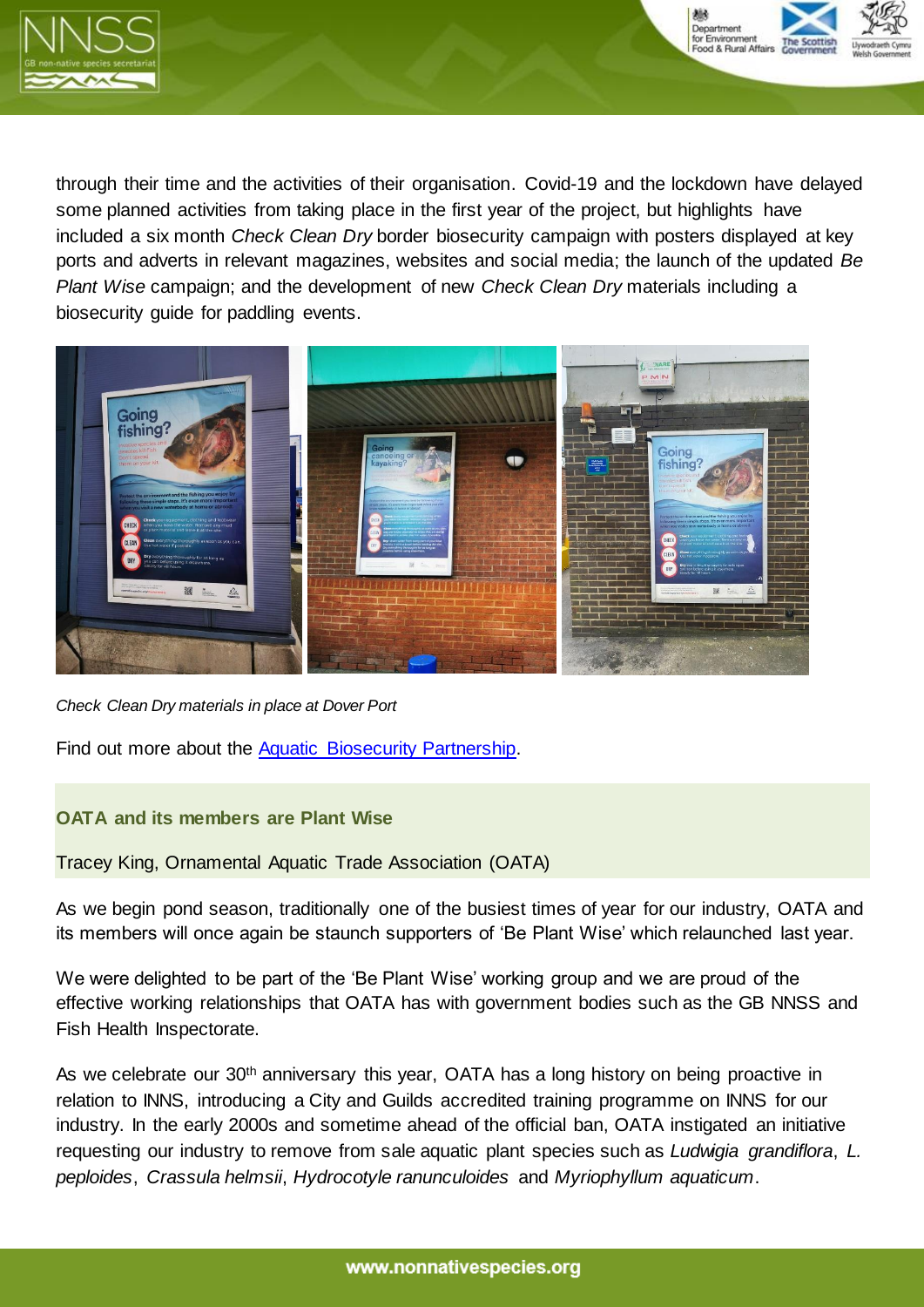



OATA's care sheets have long borne the 'No Release' message and bear the 'Be Plant Wise' logo, similar to many of our members who also carry the 'Be Plant Wise' logo on their plant labels and the 'No Release' message on their products. In addition, we annually promote GB NNSS Invasive Species Week on our website and social media channels.

One of our latest initiatives has been to advise our members that certain snails and mussels (sold for ponds), and which are native in all, or parts of the UK, should only be sourced from UK sources and not imported, due to our concerns on potential hitchhikers. These species are *Planorbis corneus*/*Planorbanus corneus* (Ramshorn snail), *Anodonta cygnea* (Swan mussel), *Lymnaea stagnalis* (Great pond snail), *Viviparus* (River snail/Trapdoor snail) and *Unio pictor/Uni*opictorium *pictorum* (Painter's mussel).

So, as we enter pond season, OATA and its members will once again be supporting the 'Be Plant Wise' campaign. Find out more on the [Ornamental Aquatic Trade Association \(OATA\).](https://ornamentalfish.org/)

**Vital biosecurity work is successful across the south west**

### South West Lakes Trust

South West Lakes and South West Water have recently been awarded an accreditation for excellence in biosecurity at many of their lakes through the AQUA (Aquatic Quality Award) Biosecurity Accreditation Pilot Scheme. Part of the EU LIFE funded RAPID (Reducing and Preventing INNS Dispersal) LIFE project, AQUA is designed to help prevent the spread of invasive non-native species.

South West Lakes and South West Water are working in partnership to promote biosecurity by engaging with stakeholders to raise awareness of the impacts of invasive non-native species (INNS). Through this partnership project, 19 of the lakes have achieved the AQUA's bronze level of accreditation and four lakes (Squabmoor Reservoir, Roadford Lake and both Longham Lakes) have achieved the silver level. These awards provide recognition of the commitment to conserve the lakes to maximise native aquatic diversity by preventing the spread of INNS. A further eight sites are currently undergoing the accreditation process.

Kate Hills, South West Water's Biosecurity and Invasives Manager, said: "*We were keen to take part in this South West pilot scheme. Reservoirs and lakes are important for water storage and so much more, including biodiversity and recreational activities.* 

*"Invasive species such as Japanese knotweed and Australian swamp stonecrop are of interest to water companies because they have the potential to cause structural damage to water features such as weirs, choke waterways and disrupt native ecosystems. They also create health and safety issues for maintenance and recreation.*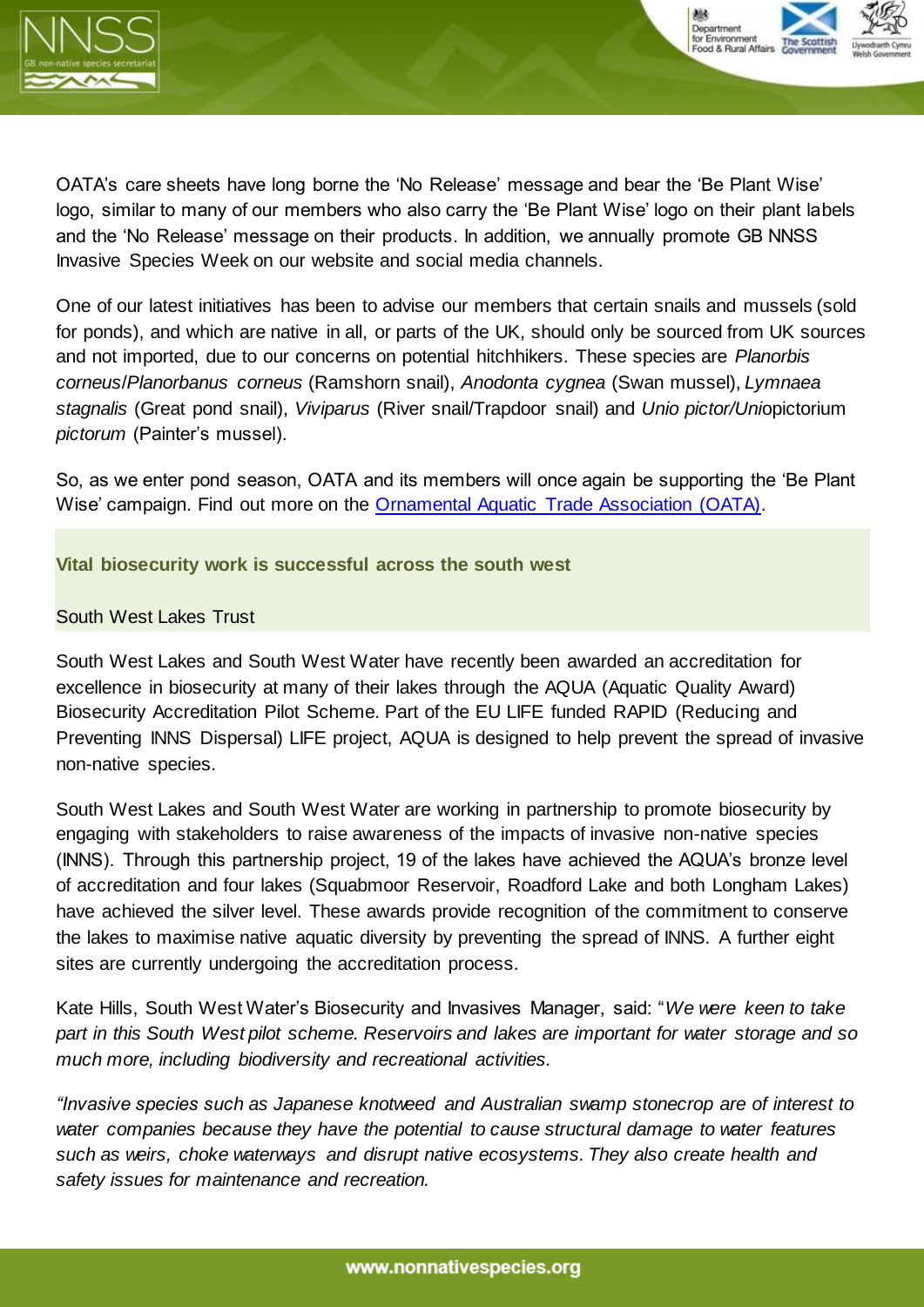



*"Biosecurity is a huge challenge for the water industry. Encouraging awareness and partnership working is the only way to tackle invasive non-native species and working together on the AQUA accreditation scheme is promoting this.*"

Through this pilot accreditation scheme *Check Clean Dry* signs have been installed at all sites, providing biosecurity advice for coarse and game anglers, watersports participants and other visitors. Reporting and recording procedures for INNS records are also in operation, through which visitors to the lakes can share their sightings with South West Lakes' Invasive Species Officer Nicola Morris, who maintains a database of records for each site.

In addition, Nicola has successfully recruited 53 fantastic volunteer Site Guardians, who monitor 31 lakes across the region. Dedicated groups of volunteers, aged from 13 to 84, complete surveys at the lakes and report their findings at least every three months, having completed e-learning packages through the Non-Native Species Secretariat. For example, Exeter University student Jasmine Toy carries out regular INNS mapping at College and Argal Lakes as part of her MSc degree. This invaluable team ensures that a range of species are monitored at the lakes, from birds to reptiles.



*Volunteer Site Guardians carrying out surveys*

Over the past two years, South West Lakes and South West Water have hosted various workshops and events which highlight the importance of biosecurity and the impacts of INNS, and will be holding a series of events for the forthcoming Invasive Species Week 2021 (24 – 30 May).

Nicola Morris, Invasive Species Officer at South West Lakes, said, "*We are delighted to have achieved these accreditations at the lakes. This demonstrates our commitment to protecting the lakes through biosecurity and also how vital Site Guardians are to the success of the organisation in managing INNS at the lakes. We are continuing to work hard to provide the highest standards of protection to the habitats and native plants and animals we are fortunate to have at the lakes*."